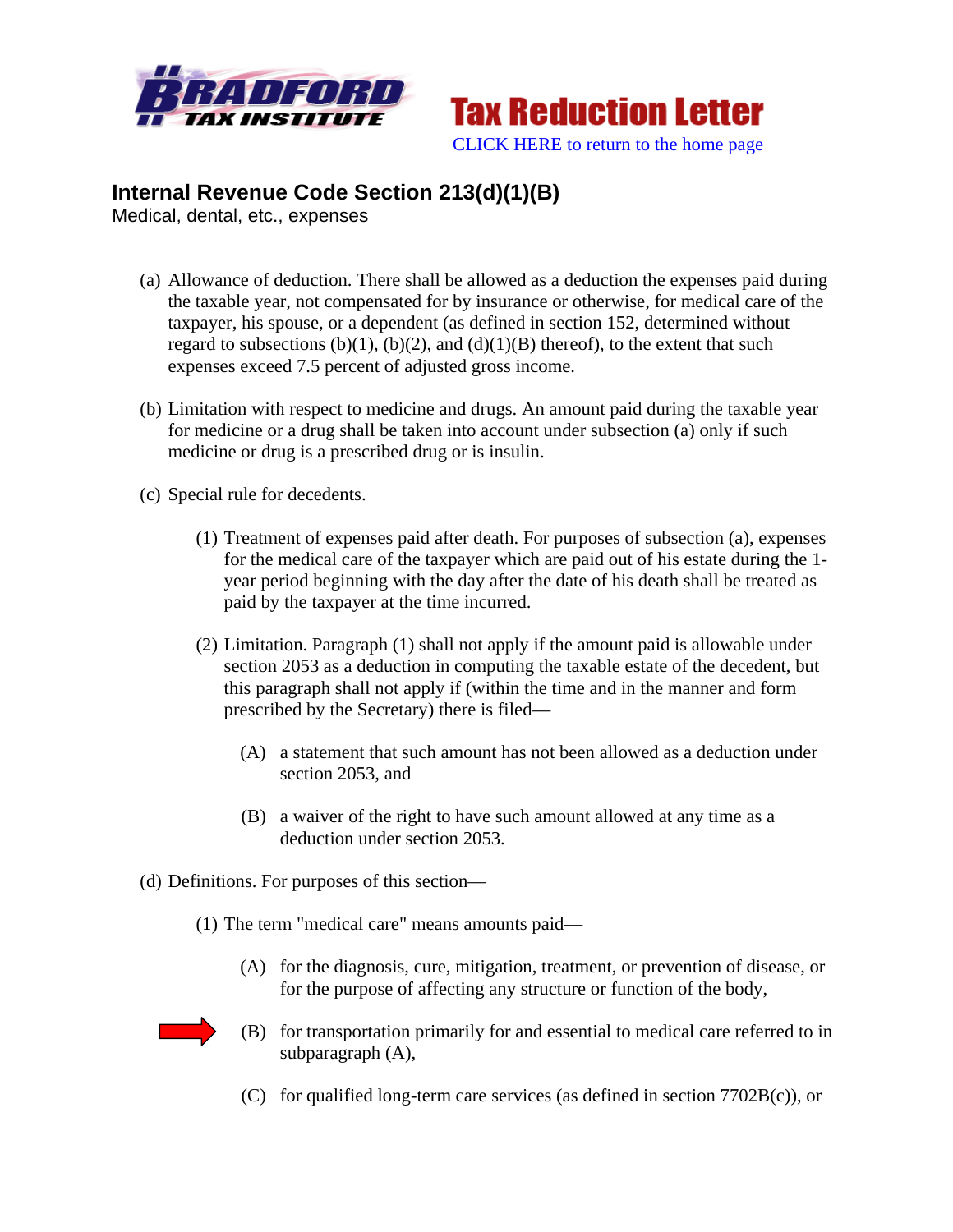- (D) for insurance (including amounts paid as premiums under part B of title XVIII of the Social Security Act, relating to supplementary medical insurance for the aged) covering medical care referred to in subparagraphs (A) and (B) or for any qualified long-term care insurance contract (as defined in section 7702B(b)). In the case of a qualified long-term care insurance contract (as defined in section 7702B(b)), only eligible longterm care premiums (as defined in paragraph (10)) shall be taken into account under subparagraph (D).
- (2) Amounts paid for certain lodging away from home treated as paid for medical care. Amounts paid for lodging (not lavish or extravagant under the circumstances) while away from home primarily for and essential to medical care referred to in paragraph (1)(A) shall be treated as amounts paid for medical care if—
	- (A) the medical care referred to in paragraph  $(1)(A)$  is provided by a physician in a licensed hospital (or in a medical care facility which is related to, or the equivalent of, a licensed hospital), and
	- (B) there is no significant element of personal pleasure, recreation, or vacation in the travel away from home. The amount taken into account under the preceding sentence shall not exceed \$50 for each night for each individual.
- (3) Prescribed drug. The term "prescribed drug" means a drug or biological which requires a prescription of a physician for its use by an individual.
- (4) Physician. The term "physician" has the meaning given to such term by section  $1861(r)$  of the Social Security Act (42 U.S.C. 1395 $x(r)$ ).
- (5) Special rule in the case of child of divorced parents, etc. Any child to whom section 152(e) applies shall be treated as a dependent of both parents for purposes of this section.
- (6) In the case of an insurance contract under which amounts are payable for other than medical care referred to in subparagraphs  $(A)$ ,  $(B)$ , and  $(C)$  of paragraph  $(1)$ —
	- (A) no amount shall be treated as paid for insurance to which paragraph  $(1)(D)$ applies unless the charge for such insurance is either separately stated in the contract, or furnished to the policyholder by the insurance company in a separate statement,
	- (B) the amount taken into account as the amount paid for such insurance shall not exceed such charge, and
	- (C) no amount shall be treated as paid for such insurance if the amount specified in the contract (or furnished to the policyholder by the insurance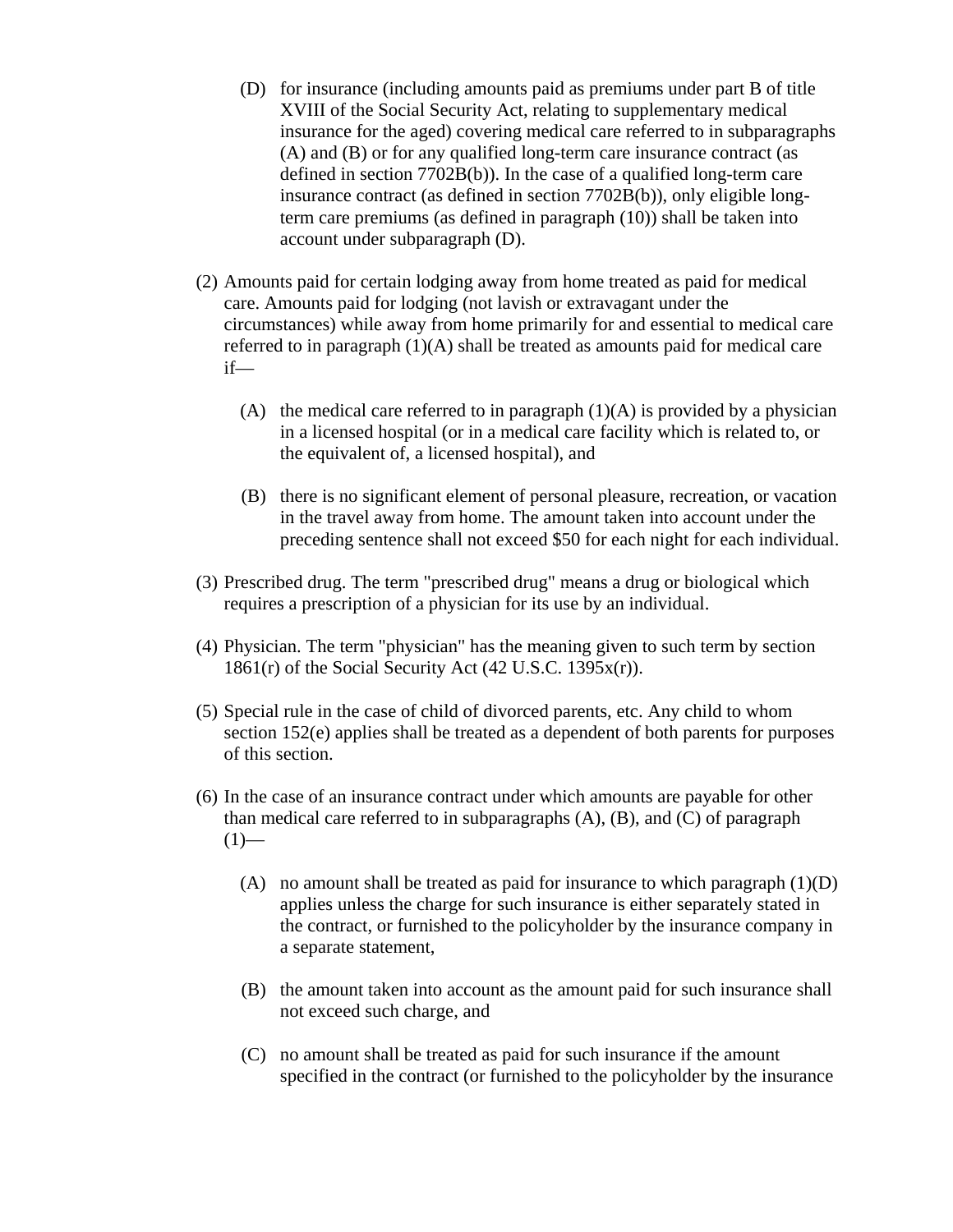company in a separate statement) as the charge for such insurance is unreasonably large in relation to the total charges under the contract.

- (7) Subject to the limitations of paragraph (6), premiums paid during the taxable year by a taxpayer before he attains the age of 65 for insurance covering medical care (within the meaning of subparagraphs  $(A)$ ,  $(B)$ , and  $(C)$  of paragraph  $(1)$ ) for the taxpayer, his spouse, or a dependent after the taxpayer attains the age of 65 shall be treated as expenses paid during the taxable year for insurance which constitutes medical care if premiums for such insurance are payable (on a level payment basis) under the contract for a period of 10 years or more or until the year in which the taxpayer attains the age of 65 (but in no case for a period of less than 5 years).
- (8) The determination of whether an individual is married at any time during the taxable year shall be made in accordance with the provisions of section 6013(d) (relating to determination of status as husband and wife).
- (9) Cosmetic surgery.
	- (A) In general. The term "medical care" does not include cosmetic surgery or other similar procedures, unless the surgery or procedure is necessary to ameliorate a deformity arising from, or directly related to, a congenital abnormality, a personal injury resulting from an accident or trauma, or disfiguring disease.
	- (B) Cosmetic surgery defined. For purposes of this paragraph, the term "cosmetic surgery" means any procedure which is directed at improving the patient's appearance and does not meaningfully promote the proper function of the body or prevent or treat illness or disease.
- (10) Eligible long-term care premiums.
	- (A) In general. For purposes of this section, the term "eligible long-term care premiums" means the amount paid during a taxable year for any qualified long-term care insurance contract (as defined in section 7702B(b)) covering an individual, to the extent such amount does not exceed the limitation determined under the following table:

| In the case of an individual with an attained | The limitation is: |
|-----------------------------------------------|--------------------|
| age before the close of the taxable year of:  |                    |
| 40 or less                                    | \$200              |
| More than 40 but not more than 50             | \$375              |
| More than 50 but not more than 60             | \$750              |
| More than 60 but not more than 70             | \$2,000            |
| More than 70                                  | \$2,500            |

(B) Indexing.